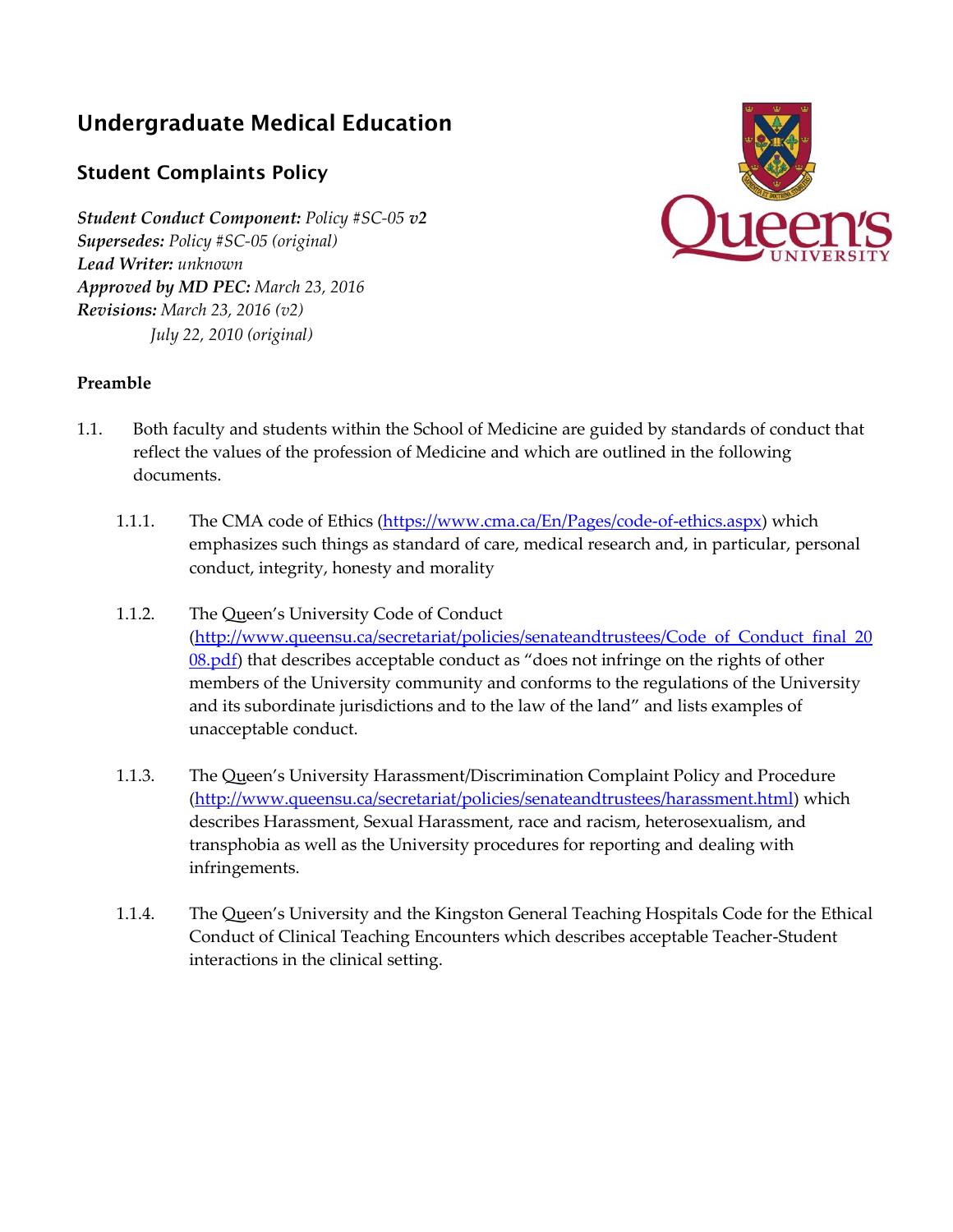1.1.5. Faculty of Health Sciences Code of Ethical Conduct for Clinical Teachers. Students who encounter situations in which they observe or are the subject of practices which deviate from these standards require processes for reporting that ensure their confidentiality and protection from any academic or professional repercussions. Students should always feel free to contact trusted members of faculty for advice or direction. This document outlines a process intended to ensure that such processes are available and that students are aware of them.

### **2.0 First Contact Options**

Students with such concerns have the following options available to them:

- The student may contact the Director of Student Affairs or delegate. The terms of reference of this position are appended to this policy. Contact information is widely distributed throughout the student body.
- Discussion with the Associate Dean, Undergraduate Medical Education.
- In addition to the Director of Student Affairs, students may contact:
	- o The University Coordinator of Dispute Resolution (533-6095)
	- o The Human Rights Office [\(http://www.queensu.ca/humanrights/\)](http://www.queensu.ca/humanrights/)
	- o Disability Services [\(http://www.queensu.ca/hcds/ds\)](http://www.queensu.ca/hcds/ds)
	- o Harassment and Discrimination Advisors, KGH Human Resources (548-2365)

In all such discussions those faculty members contacted are bound by the following principles:

- Strict confidentiality.
- Student safety.
- The provision of any emergency services the student may require. The first contact party should endeavor to resolve the situation if possible. These options should be discussed with the student bringing the complaint and could entail any of the following:
	- o informal discussions with other faculty members, students or housestaff
	- o notification of the Associate Dean
	- o notification of relevant Department Head
	- o recording the details of the issue with the intent of disclosing at some future date, so as to protect the interests of the student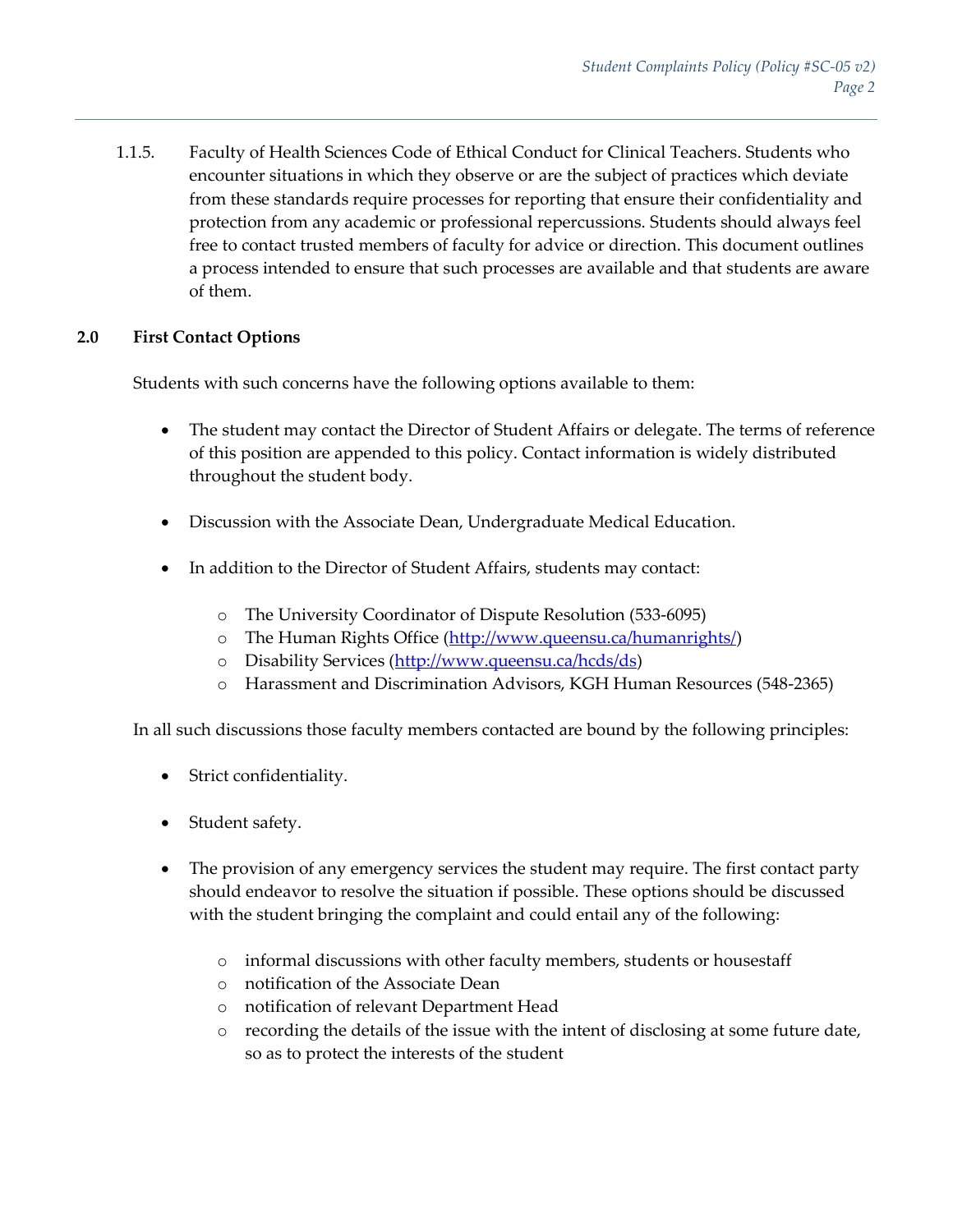The student may also contact the Director of Medical Affairs at Hotel Dieu Hospital, the Director of Medical Affairs at Kingston General Hospital, or the Director of Medical Administration at Providence Care with concerns. Once a complaint is brought forward to one of these Directors, it must be investigated in accordance with the Health and Safety Act. Anonymous complaints submitted through the MEdTech portal which refer to a specific hospital will be shared with the appropriate Director for their awareness. If multiple anonymous complaints are submitted through the MEdTech portal that refer to the same issue, an investigation will made by the relevant Director.

If the student and first contact party do not feel that appropriate resolution can be achieved the following formal complaint process can be initiated.

#### **3.0 Formal Complaint Process**

- 3.1. A formal complaint consists of a written submission outlining the incident in detail with references to deviations from accepted standards of conduct.
- 3.2. This document will be submitted to the Dean or Senior Associate Dean of the Faculty of Health Sciences who will review it in confidence and establish a review panel which will consist of at least two members of faculty who are sufficiently removed from the incident and individuals involved, and any other individuals that the Dean or Associate Dean feel appropriate given the specific circumstances of the complaint. That panel will review the incident in confidence and interview appropriate parties. That panel will make recommendations back to the Dean for appropriate action.

### **4.0 Dissemination of this Policy**

This policy will be published in the School of Medicine Calendar and distributed to all medical students and faculty at least annually. March 30, 2008 Queen's University and the Kingston Teaching Hospitals

### **5.0 Code for the Ethical Conduct of Clinical Teaching Encounters**

- 5.1. Any use of a patient for teaching purposes should take place only with the consent of that patient.
	- 5.1.1. Where medical students form part of the health care team and are engaged in providing health care for patients, then the usual institutional consent process will apply, and specific additional consent is not required.
	- 5.1.2. Where the contact between the student and the patient is primarily for teaching purposes, then explicit prior consent must be obtained from the patient.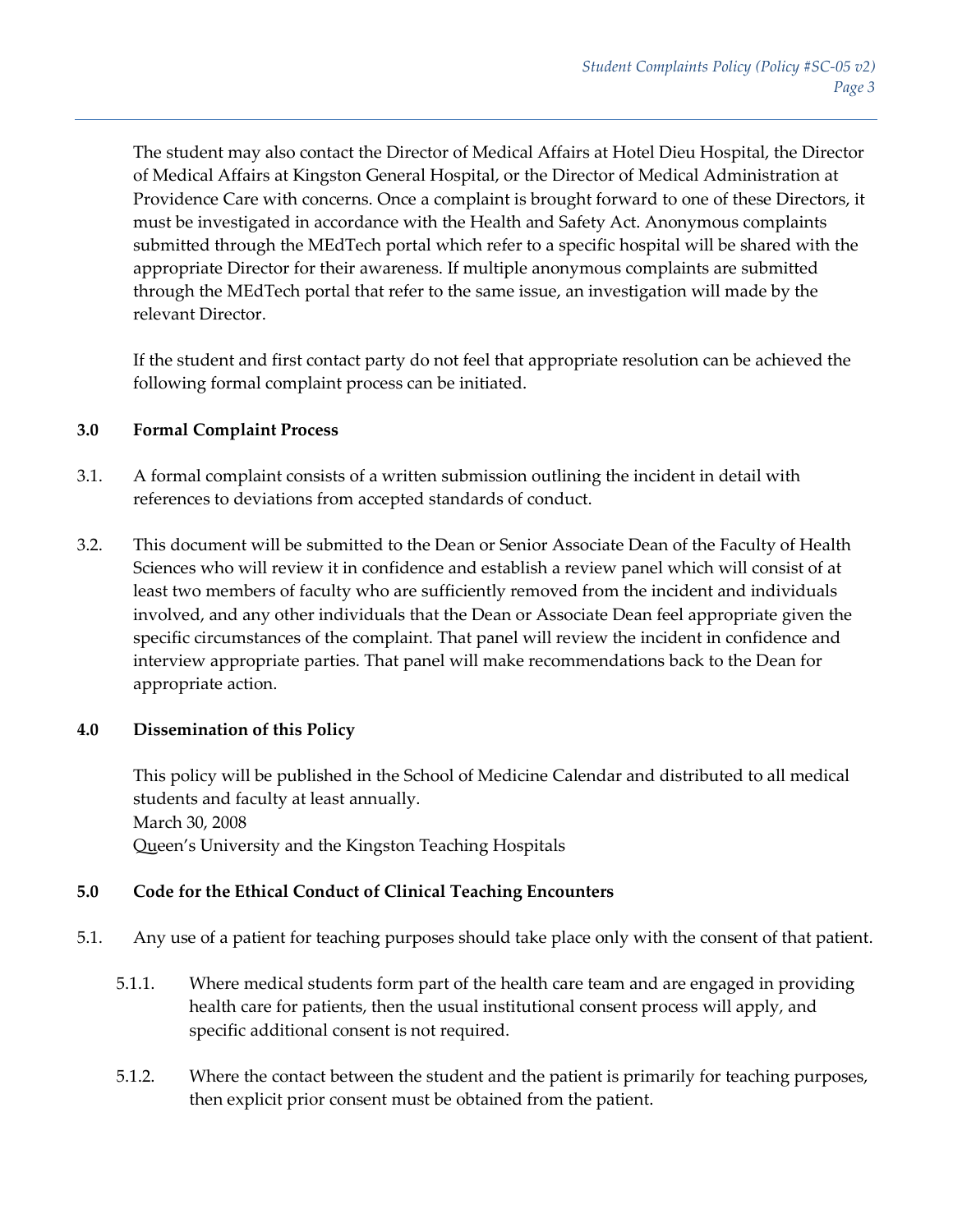- 5.1.3. Verbal consent will normally suffice. Where the patient is, or will be, incapable of giving consent at the time of the encounter, and the encounter will include a procedure or examination of an embarrassing or invasive nature, then prior consent should be documented.
- 5.1.4. Clinical teachers who ask that medical students perform procedures or examinations on patients who are incapable of giving informed consent, purely for the purposes of education, should ensure that the students understand that either the patient has given prior consent, or that consent has been given by an appropriate surrogate.
- 5.2. The institutions must ensure that systems are in place so that all patients, including those in the ambulatory setting, are educated about the roles within their health care teams, including specific reference to medical students, to enable them to make informed decisions about the teaching process.
- 5.3. All clinical staff have a duty to inform patients of the role of students on their team; students must always be accurately identified as such.
- 5.4. Clinical teachers must not ask students to assume a task or responsibility beyond their competence without adequate instruction and supervision. The onus is on teachers to assure themselves of a student's competence, but students have a responsibility to inform teachers if they are not competent to carry out a task.
- 5.5. Medical students should not be used to obtain written consent from patients, but they may witness signatures.
- 5.6. All members of the clinical team have a responsibility to ensure that these guidelines are followed. The final onus rests with clinical teachers.
- 5.7. The ethical clinical teacher:
	- Will treat students with respect regardless of level of training, race, creed, colour, gender, sexual orientation, or field of study.
	- Will teach the knowledge, skills, attitudes and behaviour, and provide the experience that the student requires to become a physician in his/her chosen career.
	- Will supervise students at all levels of training as appropriate to their knowledge, skills and experience.